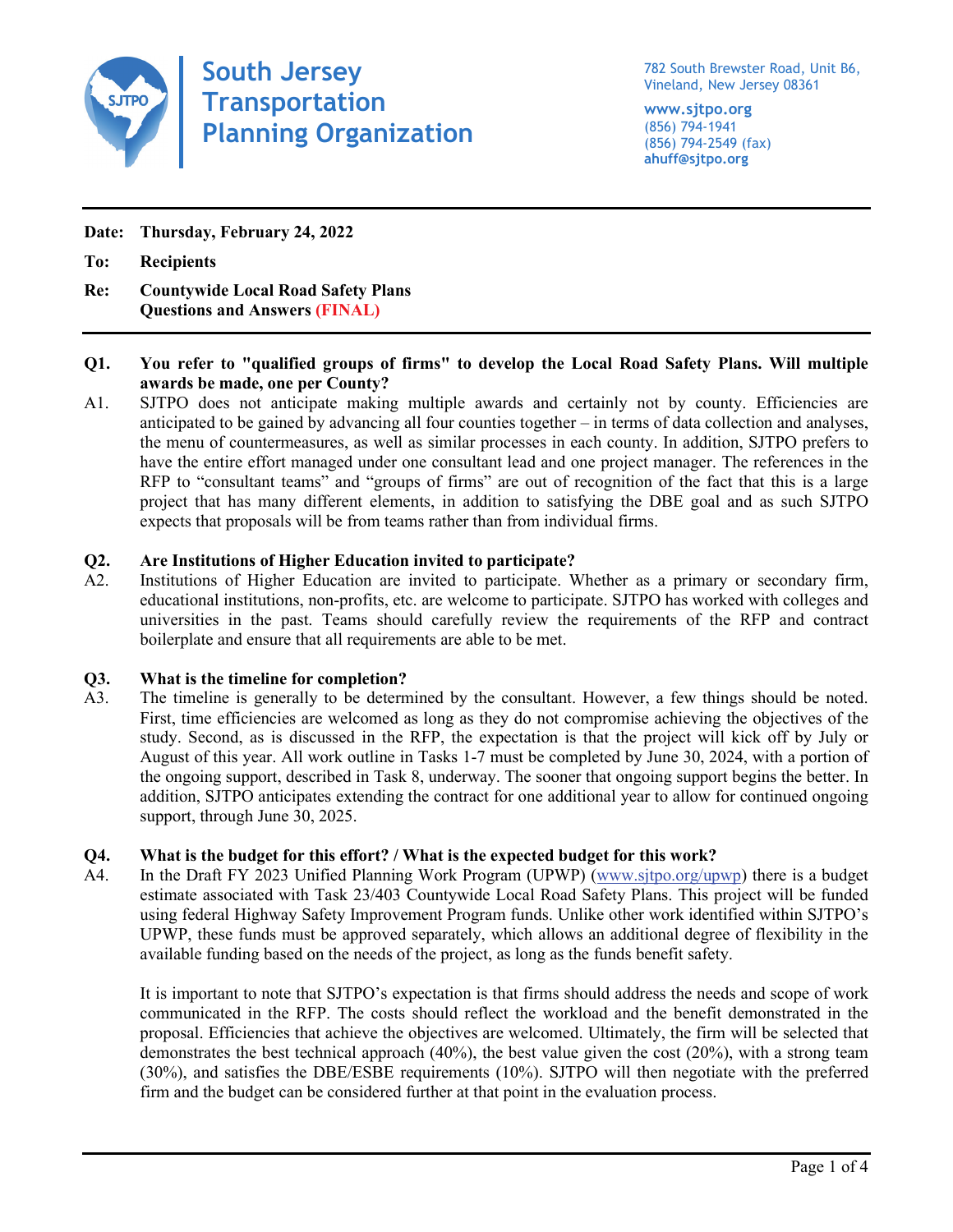

**Date: Thursday, February 24, 2022 Re: Countywide Local Road Safety Plans Questions and Answers (FINAL)**

- **Q5. Does the funding amount noted in the UPWP represent the full award amount, or does it include a local share? If the latter, can you share how much the local share is?**
- A5. This effort is fully funded through the federal Highway Safety Improvement Program. As such, there is no local share. The budget amount shown in the Draft FY 2023 UPWP is an estimate, and the funding source allows SJTPO a degree of flexibility regarding funding based on the needs of the project, as long as the funds would benefit safety.
- **Q6. What is the SJTPO expectation for leveraging existing data versus collecting new/more recent data, specifically regarding pedestrian/bike data, since NJ is a pedestrian focused State.**
- A6. SJTPO would expect consultants to be familiar with available data and discuss this in their proposals. Utilizing existing data would be the preference, as appropriate. However, should the consultant determine new data is necessary the proposal should discuss this and appropriately budget for the data collection.

#### **Q7. Is grant writing an expectation for ongoing support outlined in Task 8?**

A7. Counties and municipalities regularly submit projects for various types of funding, including county and municipal aid, as well as other sources at the state of federal level. The intent was that ongoing support would assist them with applications and provide supporting documentation incorporating the systemic safety or safe system approaches resulting from this planning effort.

SJTPO is not directly familiar with all of the funding opportunities that counties and municipalities pursue, outside of the federal sources suballocated by SJTPO. Teams are asked to demonstrate their experience with county and municipal funding requests when preparing proposals and include and budget for any support that is assumed to be beneficial in advancing safety projects.

#### **Q8. Will you be providing attendees a list of firms attending todays Q&A session?**

A8. No, SJTPO will not be disclosing the names of firms or individuals attending the Q&A session.

#### **Q9. Does SJTPO impose a page limit for responses to RFP?**

A9. SJTPO does not specify a page limit on proposals. It is important to SJTPO that teams be permitted to freely demonstrate their expertise and communicate any necessary information about what they propose. This is a large, complex project with many elements that need to be adequately addressed. Firms are however, encouraged to be as succinct as possible, while being complete and thoughtful. Each proposal will need to be thoroughly reviewed by numerous reviewers.

#### **Q10. Can you discuss DBE goals in further detail?**

A10. As a federal project, only DBE and ESBE count towards the goal. SJTPO utilizes the most recent NJDOT federally approved DBE/ESBE goal, which is 13.23 percent. While there is language in the RFP regarding good faith efforts when a DBE/ESBE firm cannot be identified, as this is such a large effort, with many different elements, it is anticipated that teams can easily identify substantive work for DBE/ESBE firms, secure firm(s), and meet or exceed the DBE/ESBE goal. There are two links in the RFP that firms can use to verify a firm's DBE/ESBE status. If firms believe there is an error regarding their status or feel they qualify, they should reach out to NJDOT's Division of Civil Rights, who is incredibly responsive and helpful in supporting DBE/ESBE firms in addressing issues.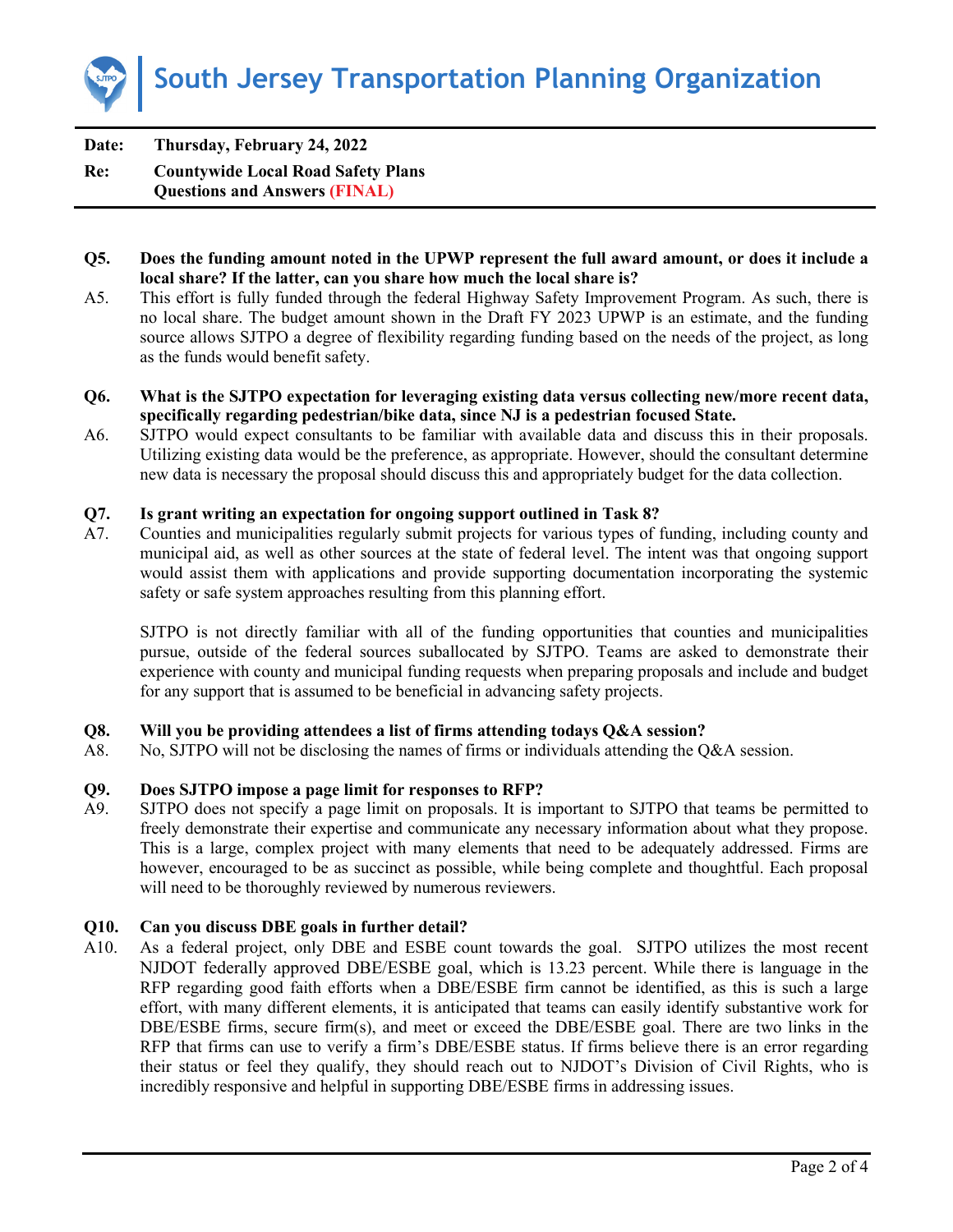

**Date: Thursday, February 24, 2022 Re: Countywide Local Road Safety Plans Questions and Answers (FINAL)**

- **Q11. RFP Section 7.E Contracting mentions** *"…all state regulations and provisions of SJTPO's prime contract with the NJDOT, the prime recipient of the federal grant, will be passed on to the consultant."*  **With NJDOT being the prime recipient, do firms (prime and / or subconsultants) need to be NJDOT cost basis approved? If so, it may significantly limit the potential firms that can be involved in the project.**
- A11. Firms are required to have a New Jersey Business Registration Certificate, as noted in the RFP. As to whether firms need to be cost basis approved, SJTPO cannot answer this question as it seeks a legal conclusion. The proposer must make this determination on its own or with the assistance of counsel.
- **Q12. Sometimes State agencies in New Jersey want to make sure that submitters have overhead rates already approved or certified. Is that part of this contract?**
- A12. A similar question was asked and answered above (Q11). Firms are required to have a New Jersey Business Registration Certificate, as noted in the RFP. As to whether the overhead rate needs to be audited and approved, SJTPO cannot answer this question as it seeks a legal conclusion. The proposer must make this determination on its own or with the assistance of counsel
- **Q13. Were any important pieces of information shared at the Live Q&A session that are not explicitly addressed in the RFP or in the Q&A that would be posted on the SJTPO's RFP page?**
- A13. During the Live Q&A session SJTPO gave a brief high-level overview of the project before proceeding with questions from attendees. Two items were emphasized that may be of importance to also highlight here.

First, SJTPO is genuinely looking for consultant teams' expertise in the proposals. SJTPO has not developed Local Road Safety Plans prior to this study. Within the RFP, SJTPO identified several objectives providing detail, based on strong examples, the NJ SHSP, as well as an understanding of needs in the region. Consultants are asked to review the proposal, understand the needs and desired outcomes communicated, and propose the best approaches to address those needs and outcomes in their proposal.

Second, SJTPO is looking for strong, organized leadership from the primary firm and particularly the consultant project manager to ensure that multiple firms and members of the team are well managed, and the project is not overly burdensome for SJTPO and jurisdictions.

### **Q14. Will the webpage and content be hosted on SJTPO's website or will it need to be created and hosted by the consultant externally?**

A14. SJTPO is able to host content on its website. SJTPO would envision webpages devoted to each of the County Plan efforts, possibly an overview page of the four plan efforts, and any other pages deemed appropriate by the consultant team. All content will be developed by the consultant team. SJTPO can provide a member of the consultant team with back-end access to SJTPO's website to draft pages and page content for SJTPO review, edit, and approval. If consultant teams prefer website content be hosted elsewhere, that should be discussed and budgeted in the proposals. County websites would not be an appropriate option to host these webpages.